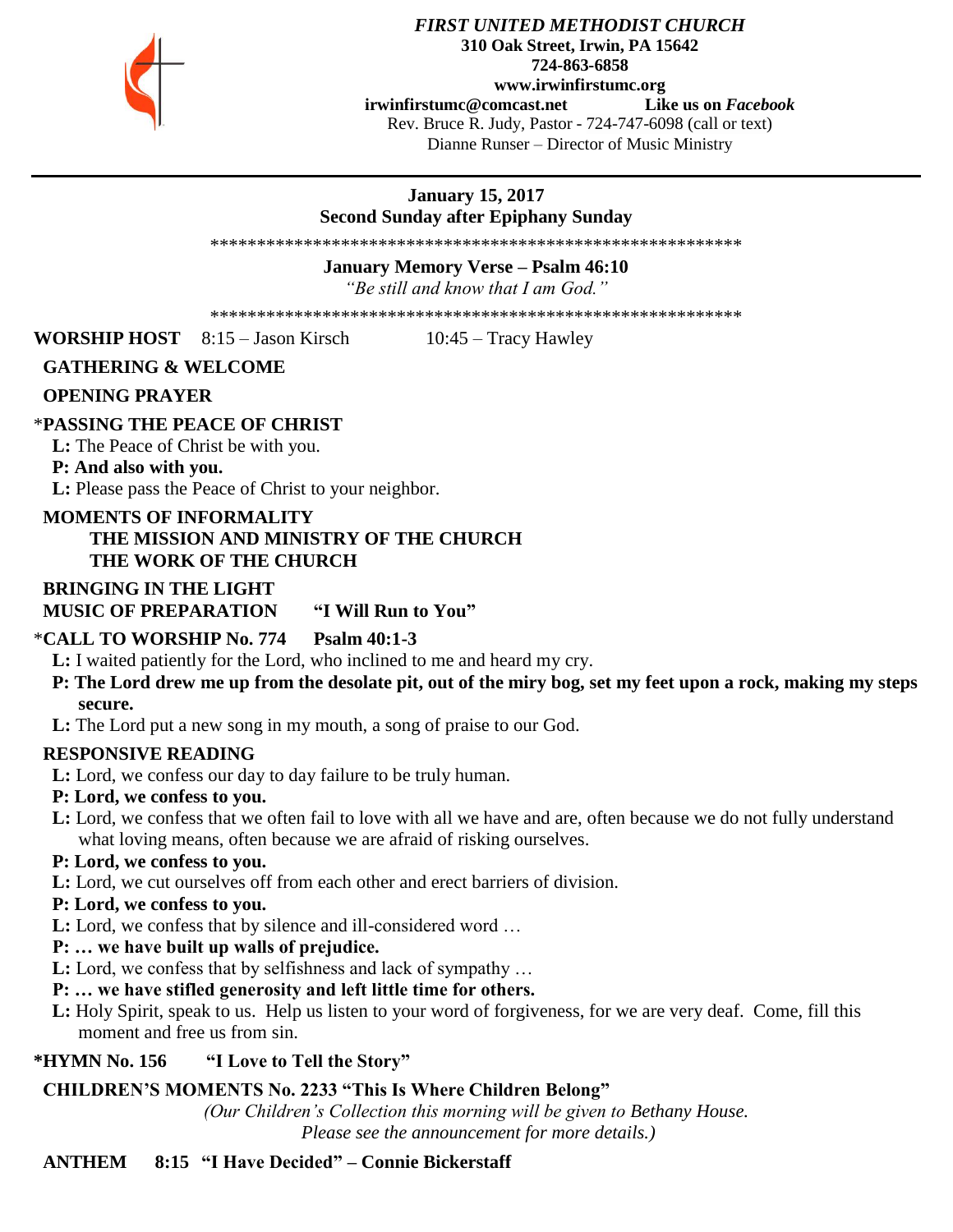#### **10:45 "I Have Decided" - Chancel Choir**

#### **WORD OF GOD 1 Corinthians 1:4-9**

#### **PRESENTATION OF GOD'S TITHES AND OUR OFFERINGS**

#### **OFFERTORY "Serenity"**

#### **\*DOXOLOGY No. 87, v.4**

These gifts we now bring, these presents, these tokens, These words can convey it, the joy of this day! When grateful we come, remembering, rejoicing, This song we now offer in honor and praise!

#### \***PRAYER OF DEDICATION AND THANKS**

\***HYMN No. 344 "Lord, You Have Come to the Lakeshore"**

#### **JOYS AND CONCERNS**

**For our joys we say: "Praise the Lord." For our concerns we say: "Lord, hear our prayers."**

#### **PRAYER & THE LORD'S PRAYER**

 **Our Father who art in heaven, hallowed be thy name, thy kingdom come, thy will be done on earth as it is in heaven. Give us this day our daily bread; and forgive us our trespasses as we forgive those who trespass against us. And lead us not into temptation, but deliver us from evil, for thine is the kingdom, and the power and the glory forever. AMEN**

 **SERMON SCRIPTURE John 1:35-42**

 **SERMON "Ringgg, Ringgg!"**

\***HYMN No. 2165 (TFWS) "Cry of My Heart"**

\***BENEDICTION** 

\***MUSIC OF PARTING "Another Year Is Dawning"**

*The service is under the control of the Holy Spirit. The altar rail is always open.*

\***Those who are able, please stand**. \*\*\*\*\*\*\*\*\*\*\*\*\*\*\*\*\*\*\*\*\*\*\*\*\*\*\*\*\*\*\*\*\*\*\*\*\*\*\*\*\*\*\*\*\*\*\*\*\*\*\*\*\*\*\*\*\*

> **ATTENDANCE LAST WEEK Saturday: 18 Sunday: 8:15 - 54 10:45 - 75**

### **SERVING YOU TODAY**

**GREETERS:** 8:15 - Gayle Roberts, Julie & John Gurowski 10:45 – Bruce, Melanie, Lindsay & Caleb Smith

**USHERS TEAMS:**  $8:15 - \text{Men's Group}$  10:45 - Tom Lehner

**SOUND TEAM:** 8:15 – Fritz Runser 10:45 - Penny Brant, Josh Burger

**NURSERY:** Our Nursery (birth through age 5) is open during the worship services. The attendent today is Kim Platt. In the event that no attendents are present, parents are still welcome to use the nursery however they must stay with their children.

ALTAR FLOWERS: The Altar flowers today are in honor of Wendell and Sara Campbell's 67<sup>th</sup> wedding anniversary and are presented by their family.

\*\*\*\*\*\*\*\*\*\*\*\*\*\*\*\*\*\*\*\*\*\*\*\*\*\*\*\*\*\*\*\*\*\*\*\*\*\*\*\*\*\*\*\*\*\*\*\*\*\*\*\*\*\*\*\*\*

**THIS WEEK AT OUR CHURCH Office - 8:00 AM – 1:00 PM Monday thru Thursday; 8:00 AM – Noon on Friday Pastor Bruce – 10:00 AM – 1:00 PM Tuesday, Wednesday & Thursday** 724-747-6098 (call or text) or email at [preacherptl@gmail.com](mailto:preacherptl@gmail.com) *Please feel free to contact Pastor Bruce if you are in need of a pastoral visit.*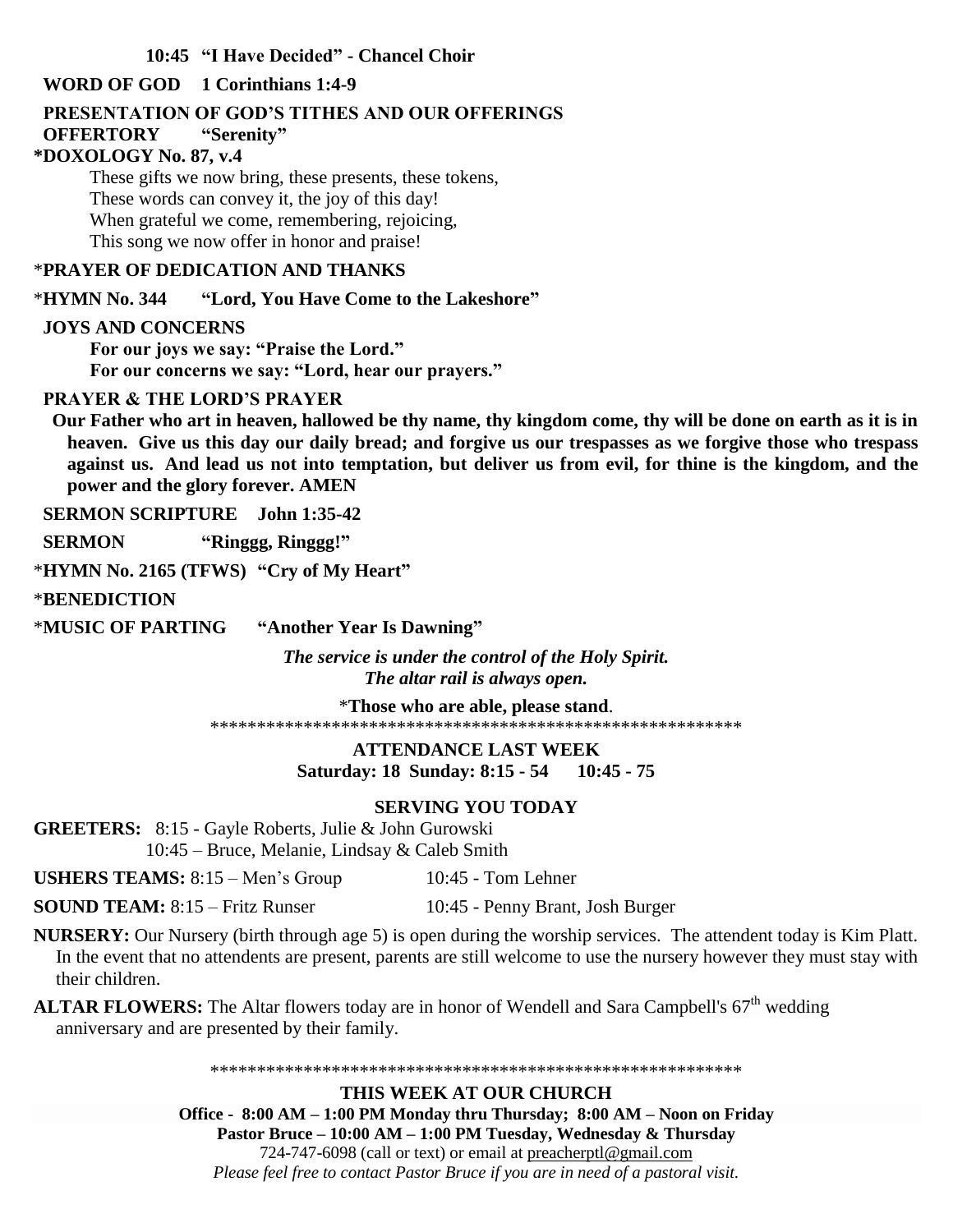**Today, Sunday, January 15** 8:00 Prayer 8:15 Worship Service 9:30 Sunday School 10:45 Worship Service 12:15 Un-hanging of the Greens 12:15 SonShiners **Tuesday, January 17** 6:15 TOPS **Monday, January 16 Martin Luther King's Birthday Observance Office Closed** 7:00 Dartball - A

 7:00 Finance  $7:30\,\mathrm{NA}$ 

#### **Wednesday, January 18**

 6:00 Depression & Anxiety Support Group 7:00 UM Men 7:00 Women's Book Study

**Next Sunday, January 22** 7:15 Choir **Saturday, January 21** Gym Closed 9:00 Church Cleaning (see announcement) 6:00 Alternative Worship Service **Friday January 20** Gym Closed

**Newsletter Deadline** 8:00 Prayer 8:15 Worship Service 9:30 Sunday School 10:45 Worship Service 12:15 SonShiners

**Thursday, January 19**

 6:15 C Bells 6:30 NA

\*\*\*\*\*\*\*\*\*\*\*\*\*\*\*\*\*\*\*\*\*\*\*\*

**UN-HANGING OF THE GREENS:** Please plan to stay after today's 10:45 AM service to help put the Christmas decorations away for another year. Many hands make light (and fast) work. \*\*\*\*\*\*\*\*\*\*\*\*\*\*\*\*\*\*\*\*\*\*\*\*

#### **CHURCH CLEANING DAY-SAVE THE DATE VOLUNTEERS NEEDED!**

Saturday, January 21, 2017 at 9:00 AM

Each volunteer will be assigned a project area to work on your own or in small groups. Please bring your bucket and rags! All help will be used and appreciated! We have a large old church and all areas need cleaned out and scrubbed

down.

If you have questions, please contact Becky Rudy 724-493-3734

\*\*\*\*\*\*\*\*\*\*\*\*\*\*\*\*\*\*\*\*\*\*\*\*

#### **Upcoming Dates To Remember**

January 23 – Grief Support (6:30)

January 25 – Bible Study (1:00) Healing Service (6:00)

January 31 – Church Council (7:00)

\*\*\*\*\*\*\*\*\*\*\*\*\*\*\*\*\*\*\*\*\*\*\*\*\*\*\*\*\*\*\*\*\*\*\*\*\*\*\*\*\*\*\*\*\*\*\*\*\*\*\*\*\*\*\*\*\*

# **ANNOUNCEMENTS**

\*\*\*\*\*\*\*\*\*\*\*\*\*\*\*\*\*\*\*\*\*\*\*\*\*\*\*\*\*\*\*\*\*\*\*\*\*\*\*\*\*\*\*\*\*\*\*\*\*\*\*\*\*\*\*\*\*

**CHILDREN'S COLLECTIONS:** This week our children's collection will be given to Bethany House, in the impoverished community of Northview Heights in North Pittsburgh. This is one of the organizations supported by the Greensburg District. Their mission is to prepare children, youth, and adults of that community, academically, socially, economically, and spiritually for lifelong learning, achievement, health and prosperity. They work to provide quality supplemental education to children in preschool to the age of 18. Their focus is on those whose means do not allow for extra educational endeavors. <http://www.bhaweb.org/>

> Bethany House 1/8 - \$230.00 \*\*\*\*\*\*\*\*\*\*\*\*\*\*\*\*\*\*\*\*\*\*\*\*\*\*\*\*\*\*\*\*\*\*\*\*\*\*\*\*\*\*\*\*\*\*\*\*\*\*\*\*\*\*\*\*\*

**FINANCE COMMITTEE MEETING:** The Finance Committee will meet on Tuesday, January 17<sup>th</sup> at 7:00 PM here at the church. The primary task of the Finance Committee is to propose, raise, manage, and distribute the resources of the congregation to support and strengthen the mission and ministry of the congregation.

Our Finance Committee members for 2017 are: Ed Caswell, Nellie Brown, Debbie Massimino, Debbie Weaver, Debbie Marino, Bill Hawley, Bill Park, Kelly Smith, Liz Collins, Alan Painter, and Kyle Bryan.

\*\*\*\*\*\*\*\*\*\*\*\*\*\*\*\*\*\*\*\*\*\*\*\*\*\*\*\*\*\*\*\*\*\*\*\*\*\*\*\*\*\*\*\*\*\*\*\*\*\*\*\*\*\*\*\*\*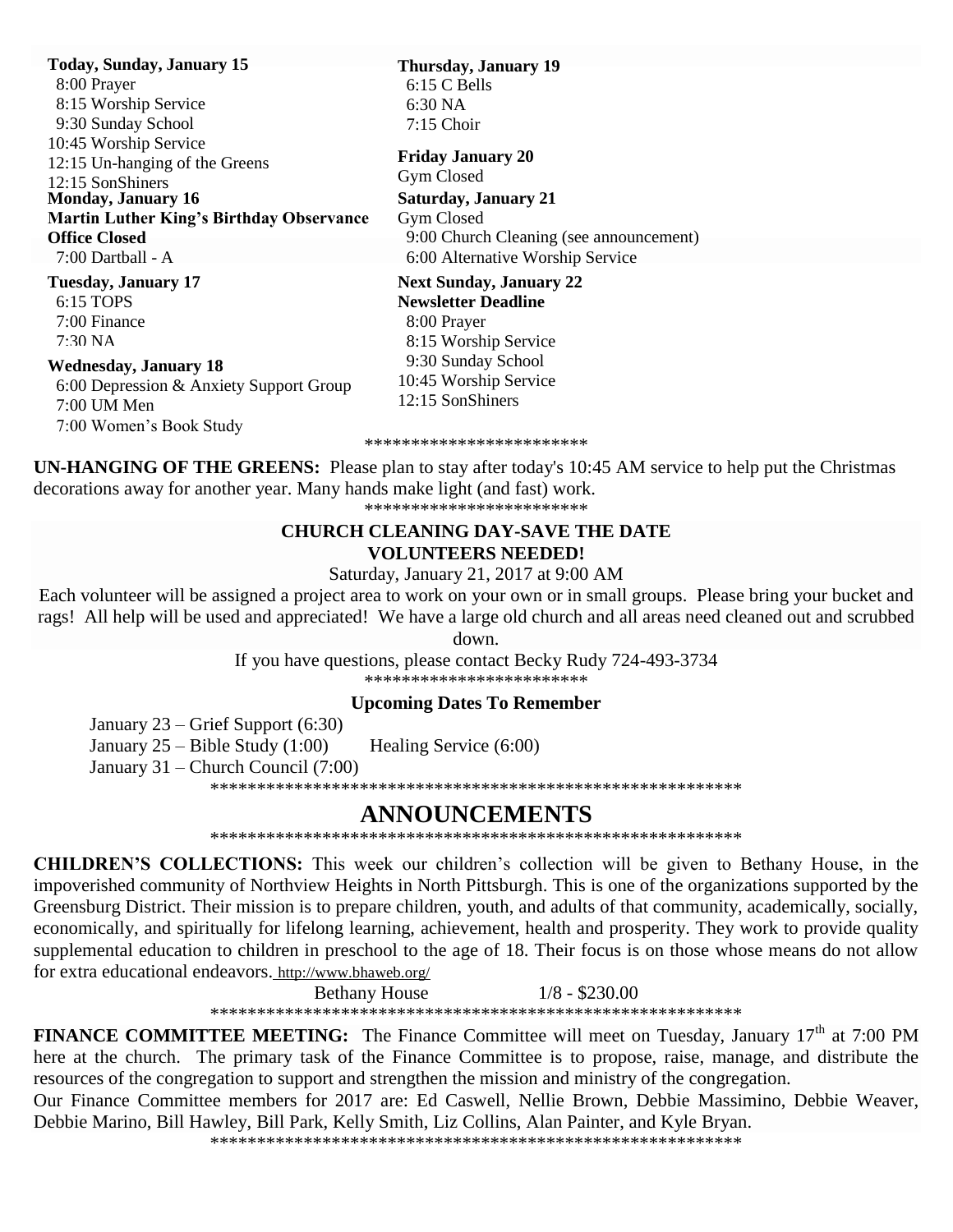**NEWSLETTER DEADLINE:** All information for the February 2017 Newsletter is due in the office by today, January 22<sup>nd</sup>. Please email (preferred) your information to fumc.jeanne.secrep@comcast.net or write it down and leave a copy on the office desk. Please do not call to submit your information. Any information not received by today will be published in the March 2017 Newsletter.

#### 

**CONFIRMATION CLASSES:** Confirmation classes will begin on Sunday, February 5<sup>th</sup> and run through Sunday, April 9<sup>th</sup>. The classes will be held during the Sunday School hour and Pastor Bruce will be the instructor. Youth who are interested in attending the Confirmation classes in preparation for becoming a member of our church should contact Pastor Bruce (724-747-6098 (call or text) or email at preacherptl@gmail.com) or the church office (724-863-6858.)

\*\*\*\*\*\*\*\*\*\*\*\*\*\*\*\*\*\*\*\*\*\*\*\*

**MEMBERSHIP CLASSES:** Membership classes for those wishing to join our church, and those who would like a refresher course about the United Methodist Church, will take place during the Sunday School hour from Sunday, February 19<sup>th</sup> through Sunday, March 26<sup>th</sup>. The Confirmation class will be joining the Membership class for these sessions. Pastor Bruce will also be leading these sessions.

**OUTREACH THANKYOU:** The Outreach Committee would like to thank everyone who participated in the Angel Tree program. Christmas was made a little merrier for 20 families in our area because of your generous donations. 

**CANCELING SUNDAY SERVICES:** Unless state officials declare a "State of Emergency" which requires all non-emergency personnel to stay off the roads, services will be held here at FUMC. Please evaluate the roads in your area to determine if they are safely passable. If you are not comfortable traveling on the roads surrounding your house, please stay safe and stay home.

- In the event that Pastor Bruce does cancel services, he will contact the area TV stations, provide them with the cancellation code for our church, and give them specific information. The cancellation will then be listed with others in the area.
- Please do not call the church to see if services are being held. This takes our custodian away from his tasks of preparing the building for services, clearing snow and ice and spreading salt on the sidewalks, and in every way ensuring that our property is safe for our worshipers and the community.
- Winter weather is always unpredictable. All-in-all, please use your best judgment, err on the side of caution, and stay safe.
- Committee Chairs If you cancel your meeting please remember to contact the custodian ... if possible by 4:00 **PM.** They are paid to prepare the church for your meeting and stay while people are in the building. If no one is meeting, they are making a special trip, sometimes in very bad weather, to be here for no reason. Again, if you cancel vour meeting please remember to contact the custodian.

**YOUTH MINISTER JOB OPENING:** Are you a motivated, grace-filled Christian looking for part-time work? Join our team at Irwin First United Methodist Church! This position is roughly 20 hours/week and includes planning/coordinating/promoting activities with our youth and their friends to increase their faith. Activities include weekly youth group meetings, periodic youth events (fellowship, service projects, retreats), and some assistance with high school Sunday School. Personal commitment to Christ; working with youth using creativity, understanding, & kindness; Biblical worldview; and strong organizational/communication/team-building skills are necessary. Music/guitar skills, preaching capabilities, and computer/multi-media skills are a plus. Future potential growth into additional areas of ministry are available if mutually agreeable! Please send resume & cover letter to: Irwin First United Methodist Church, 310 Oak Street, Irwin, Pa 15642. Or email: fumc.debbie.offmgr@comcast.net Any questions, please call the church office at 724-863-6858

**ATTENTION ALL LADIES!** The Mother/Daughter Banquet will be held on May 13, 2017 and I need your help. I need people to take on the task of decorating a table according to the theme. The theme this year is "Mothers and daughters through the years" and the tables would need to be decorated in a decade of your choice. Any decade from the 20's to the present. Also, I could use help in other areas of the dinner. I do have entertainment scheduled. If you have questions please call Dawn Capecci @ 412-651-2503